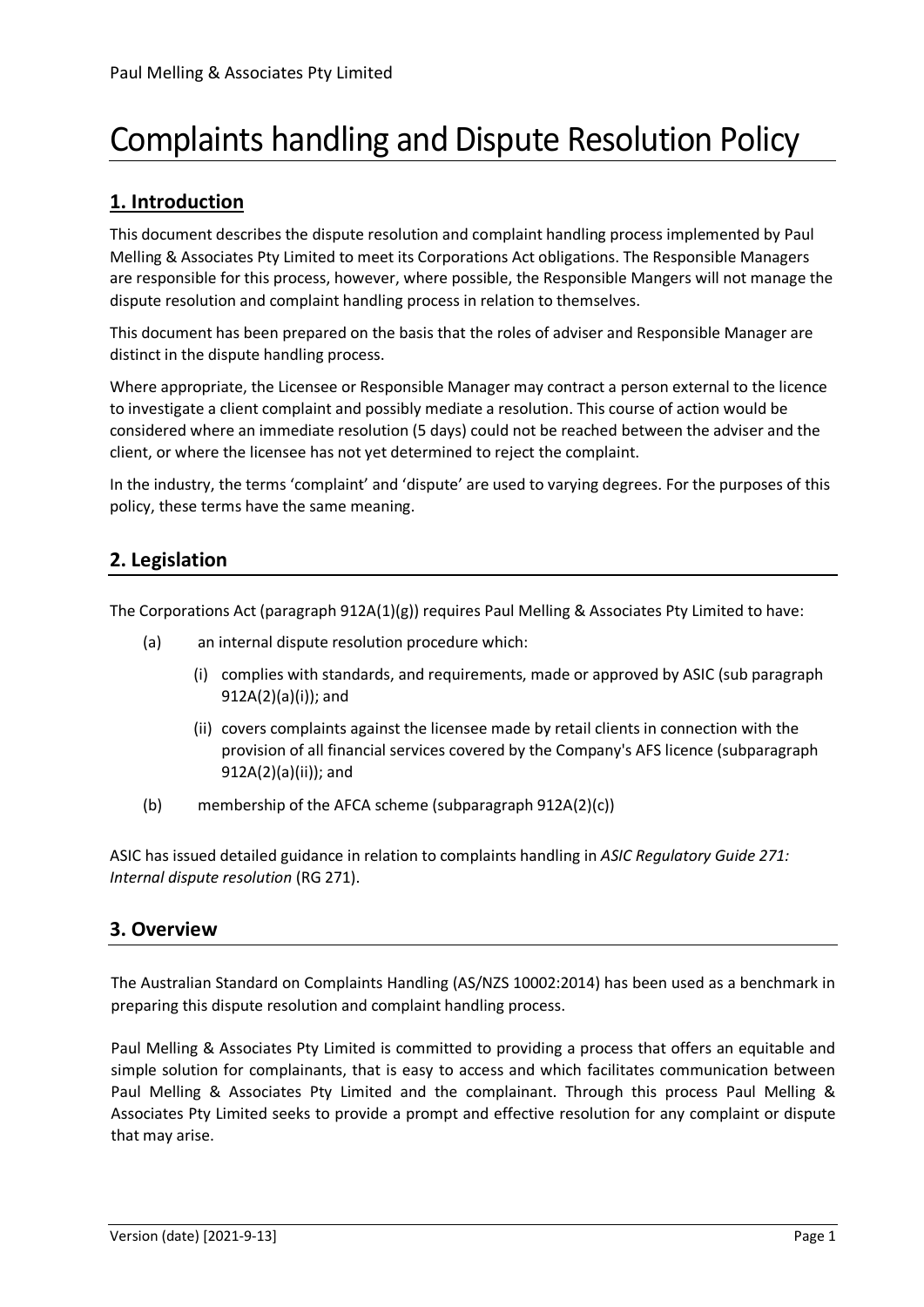# **4. Definition of a complaint**

The Australian Standard on Complaints Handling (AS/NZS 10002:2014) has defined a complaint as:

*'An expression of dissatisfaction made to or about an organisation, related to its products, services, staff or handling of a complaint, where a response or resolution is explicitly or implicitly expected or legally required.'*

Not included in the definition are the following matters:

- Employment related complaints raised by staff
- Comments made where no response is expected, such as feedback from surveys and simple notifications (e.g. your phone does not divert to voicemail)

Paul Melling & Associates Pty Limited must deal with all complaints though it should be noted that the AFCA rules apply to retail clients only. Retail clients will include small business clients, defined as clients having less than 100 employees.

## **5. General Guidelines**

The following guidelines have been put in place for handling complaints.

5.1 Dealing with the client's feelings.

The ability to listen and empathise will help to reduce tension and open channels of communication.

- Acknowledge the complainant's feelings
- Do not offer excuses, or argue with the complainant
- Keep the complainant informed of the progress
- Verbal communication is essential and face to face contact is preferable
- 5.2 Dealing with the specifics of the complaint.
	- Establish the facts by asking questions and confirming details
	- Set a timetable for an agreed course of action
	- Maintain file notes of conversations and actions taken
	- Establish the client's expected outcome

## **6. Response Times**

Paul Melling & Associates Pty Limited will endeavour to respond to complaints as soon as possible. To ensure that Paul Melling & Associates Pty Limited is responsive to any complaints or disputes that may arise from a retail client, Paul Melling & Associates Pty Limited has established time limits within the dispute resolution and complaint handling process.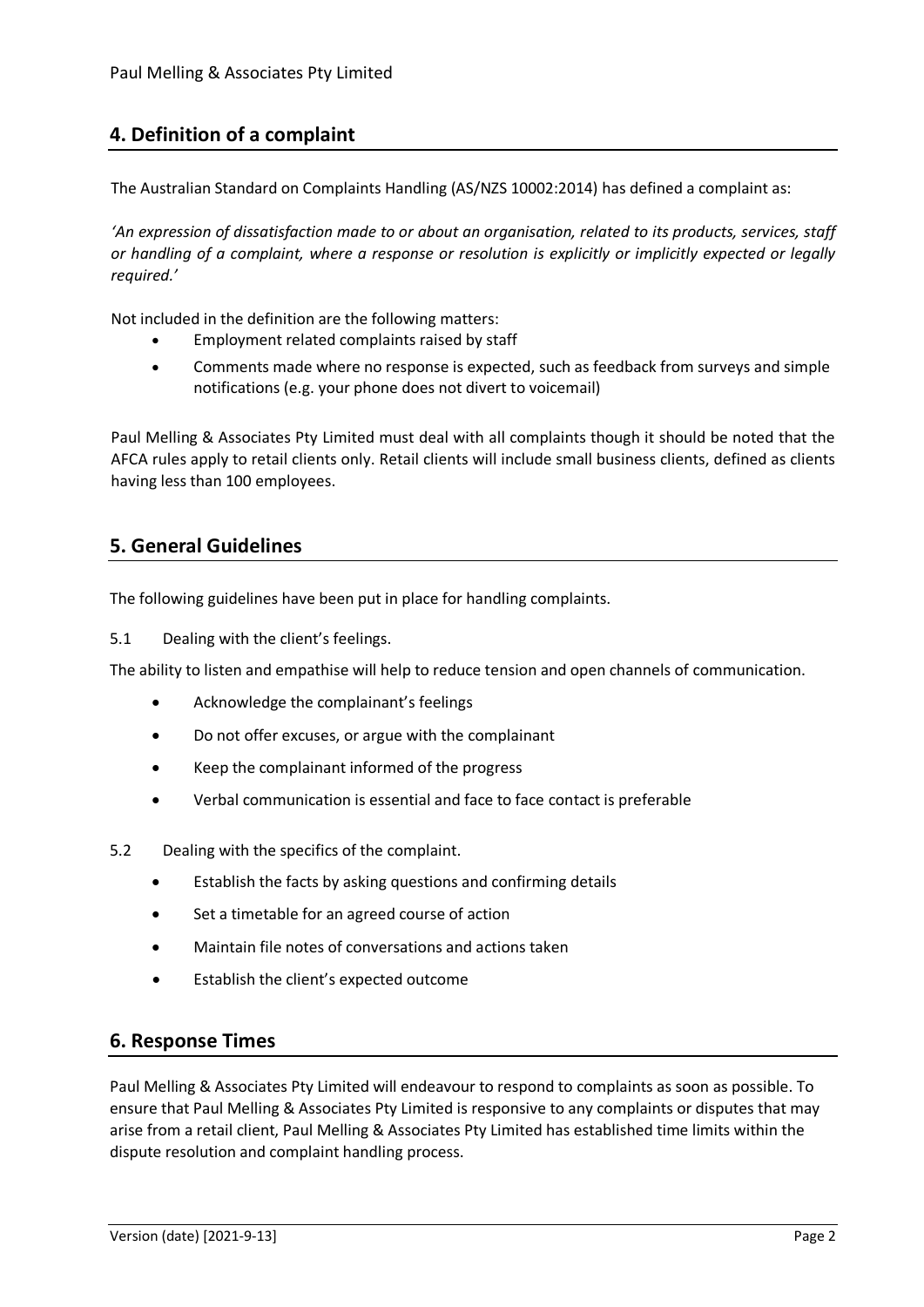The process ensures that the Company will within **30 calendar days**:

- accept the complaint and where appropriate offer redress; or
- offer redress without accepting the complaint; or
- reject the complaint with reasons

## **7. External dispute resolution authority**

Paul Melling & Associates Pty Limited is, as required by law, a member of the Australian Financial Complaints Authority (AFCA) as external dispute resolution scheme:

| Website: | www.afca.org.au                                  |
|----------|--------------------------------------------------|
| Email:   | info@afca.org.au                                 |
| Phone:   | 1800 931 678 (free call)                         |
| Address: | <b>Australian Financial Complaints Authority</b> |
|          | GPO Box 3, Melbourne VIC 3001                    |

## **8. Systemic and recurring problems**

The relatively low level of complaints anticipated and the involvement of the Responsible Manager allows systemic or recurring problems to be easily identified and addressed.

## **9. Visibility and access**

The Financial Services Guide advises clients to initially contact the adviser if they have a complaint. If it is not satisfactorily resolved within 5 working days, the client is asked to contact the Compliance Manager. Full contact details are supplied in the Financial Services Guide.

If the complainant does not get a satisfactory outcome within 30 days then the client is advised that they have a right to direct the complaint to AFCA. Full contact details are provided in the Financial Services Guide.

The Financial Services Guide also states that complaints can be made to or information about rights obtained from The Australian Securities and Investments Commission (ASIC). The freecall Infoline phone number and e-mail address are both provided.

Paul Melling & Associates Pty Limited is fully committed to ensuring that all clients wishing to make a complaint can do so easily. Where additional assistance is required, for example for persons with a disability or language difficulties, Paul Melling & Associates Pty Limited will work with the complainant to determine what assistance is required on a case by case basis.

## **10. Record Keeping & Reporting**

Paul Melling & Associates Pty Limited maintains a Complaints Register that is updated on an ongoing basis. Paul Melling & Associates Pty Limited will report complaints at the next Compliance Committee meeting.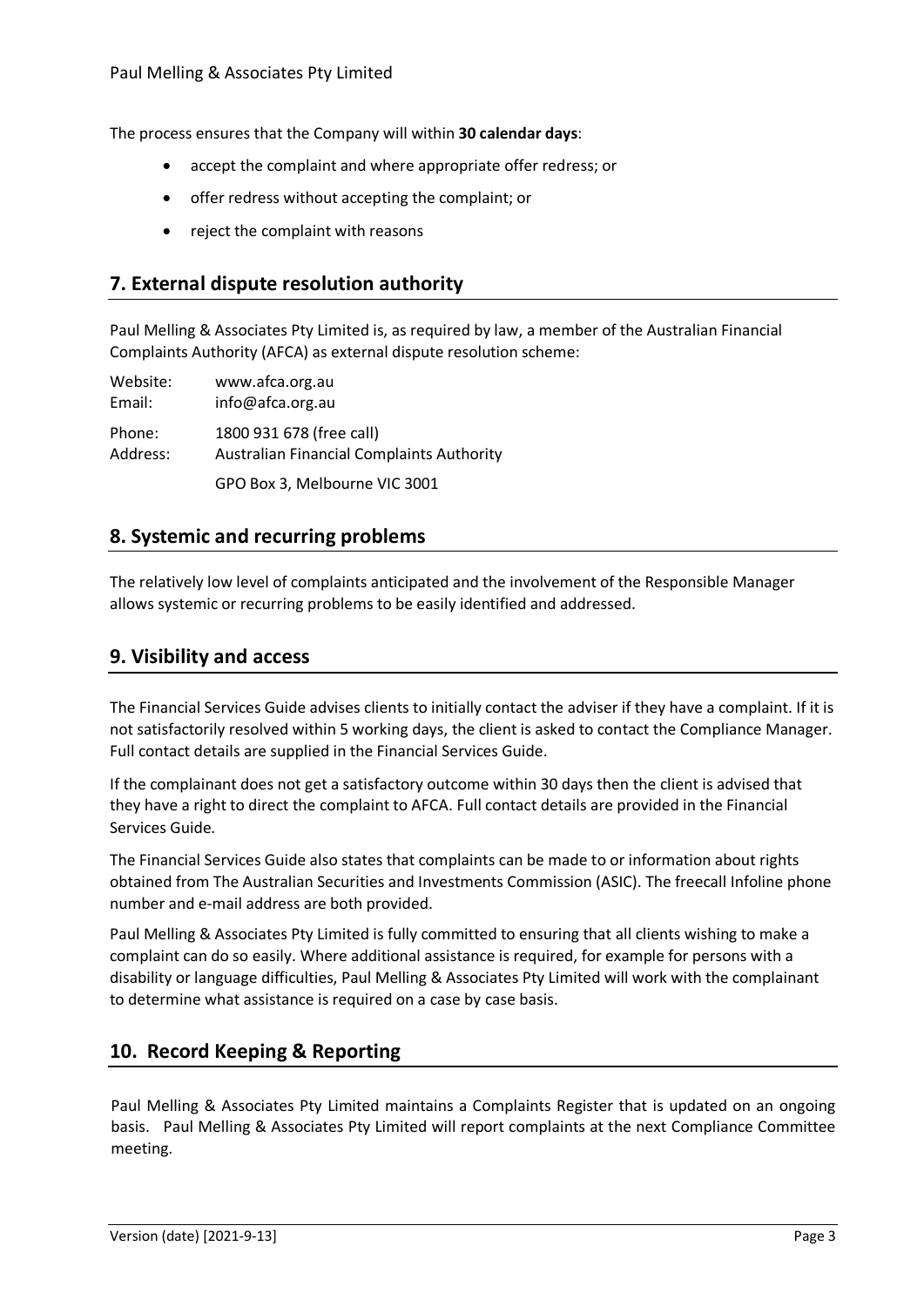It is a requirement for all information relating to the complaint to be securely stored in the appropriate internal folders and maintained for a minimum of 7 years.

## **11. Review of Complaints Handling Procedures**

Paul Melling & Associates Pty Limited will review this policy and the complaints handling procedures at a minimum on an annual basis to ensure they remain fit for purpose and in line with regulatory requirements.

Where relevant, Paul Melling & Associates Pty Limited will consider whether a compliance audit should be undertaken to assess the appropriateness of this policy and/or specific complaints handling requirements.

The regular review must also consider:

- The suitability, effectiveness and efficiency of the IDR Process
- Assess whether systemic issues are being promptly identified and addressed
- Assess whether remedial action is prioritised and effective
- Identify improvements to be made
- Assess consumer satisfaction (e.g. through surveys)

## **12. Commitment**

Paul Melling & Associates Pty Limited's commitment to effective complaints handling is demonstrated through:

- its documentation of policies and procedures;
- dissemination of these documented policies and procedures;
- allocation of resources for the handling of complaints; and
- the involvement of the Responsible Manager/Licensee in most complaints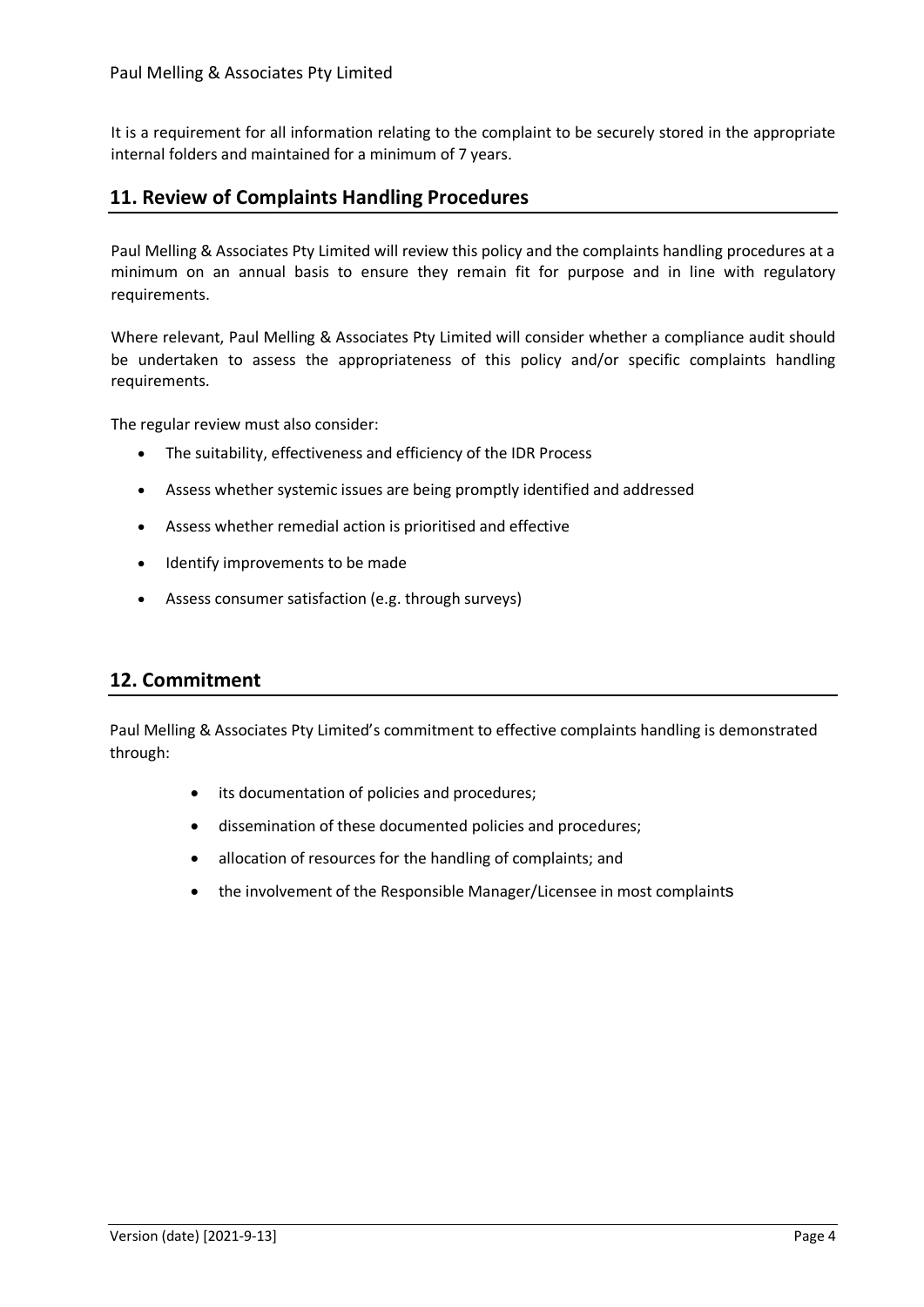## **13. Procedures**

#### **13.1 Complaints handling framework**

The main levels of authority in our complaints handling system are:

- **Advisers**
- Licensee/Responsible Manager or outsourced investigator

Where possible the adviser will endeavour to resolve the complaint. If this is not possible within 5 days the complaint will be escalated to the Responsible Manager who will decide the action to be taken.

#### **13.2 How can clients make a complaint?**

Clients are free to choose the manner in which they lodge a complaint which may be:

- Verbally either in person or via phone
- In writing, which includes letter and email
- Complaints made via social media if:
	- The post/complaint is made on a social media channel or account owned or controlled by the Licensee; and
	- The author is both identifiable and contactable.

Where a complaint is made verbally and cannot be addressed simply, it is recommended to confirm the nature and object of the complaint with the client in writing as part of the initial acknowledgement.

Where a general comment is made by someone on third party social media channels or if the client is not identifiable, this would not be considered a complaint.

For complaints made via social media channels, it is paramount that any response provided must ensure that the client's privacy is protected at all times.

#### **13.3 Complaints handling Procedure**

| Timing | Action                                                                                                                                                                                                                                                                   |  |
|--------|--------------------------------------------------------------------------------------------------------------------------------------------------------------------------------------------------------------------------------------------------------------------------|--|
| Day 1  | Confirm person responsible for handling complaint                                                                                                                                                                                                                        |  |
|        | Record in complaints register and initiate in complaint file                                                                                                                                                                                                             |  |
|        | Determine the basis for the complaint and record in complaint file<br>٠                                                                                                                                                                                                  |  |
|        | Initiate the breach management process if required                                                                                                                                                                                                                       |  |
|        | Where the Licensee intends to make a PI Insurance claim for any settlement payment, the<br>RM should notify the insurer before admitting liability or making an offer. Representatives<br>must not admit liability or make a settlement offer without approval of the RM |  |
| Day 1  | The receipt of the complaint must be acknowledged within 24 hours, or 1 business day) or as<br>soon as practicable after receiving it.                                                                                                                                   |  |
|        | This acknowledgement notes that the complaint has been received and who is looking after<br>the complaint (Annexure A).                                                                                                                                                  |  |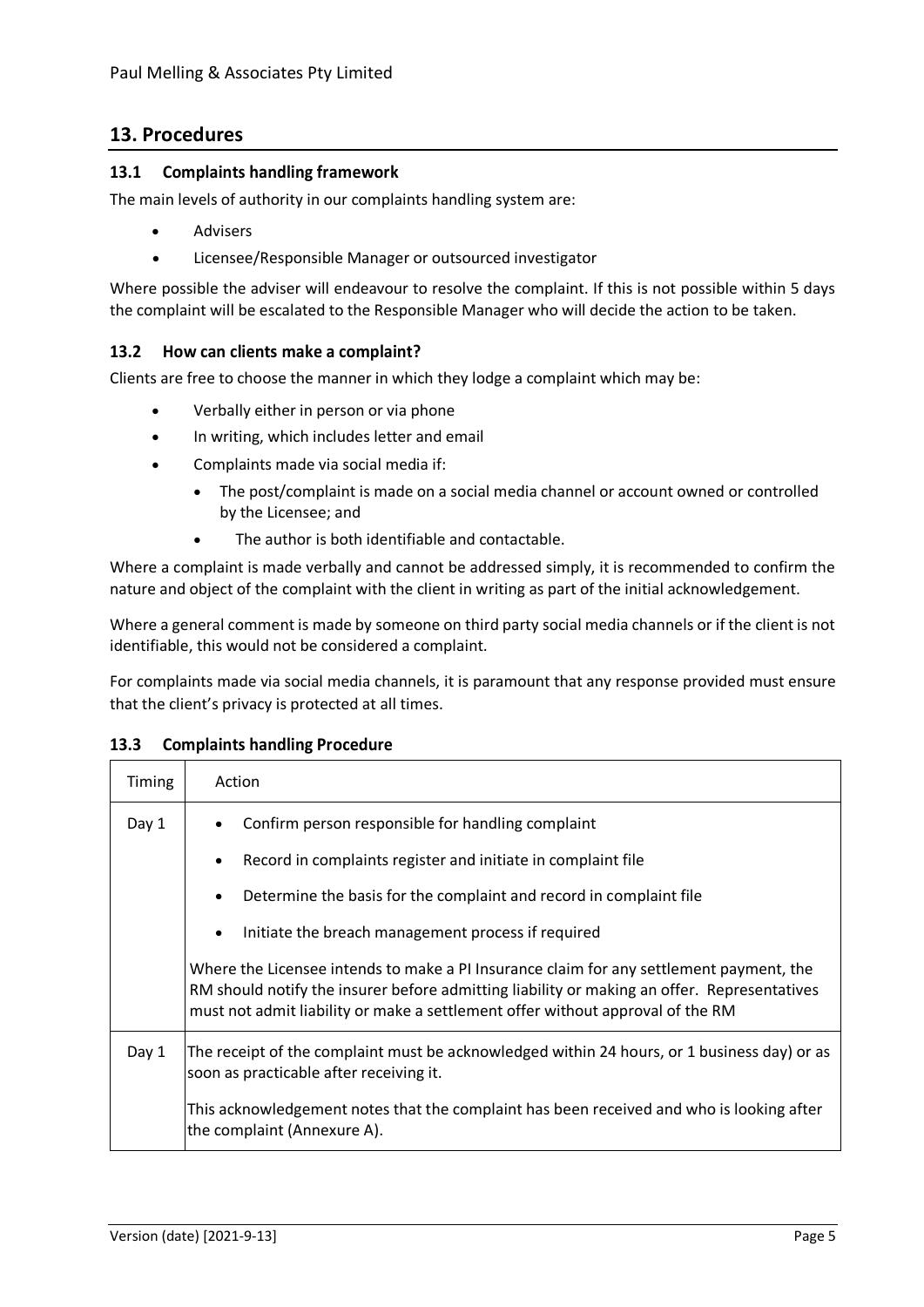| Day 5  | Where a complaint is closed within 5 business days from receipt of the complaint, a formal<br>IDR response (as explained in section 5.4 below) is not required if, by the end of the fifth<br>business day after receipt:                   |  |
|--------|---------------------------------------------------------------------------------------------------------------------------------------------------------------------------------------------------------------------------------------------|--|
|        | The complaint is resolved to the complainant's satisfaction; or                                                                                                                                                                             |  |
|        | By providing the complainant with an explanation and/or apology when the firm can<br>take no further action to reasonably address he complaint                                                                                              |  |
|        | For example, this may address a complaint that the client had not received the expected<br>email, or other minor matters of such nature                                                                                                     |  |
|        | In such a situation, though, an IDR Response must be provided if the client requests a written<br>response.                                                                                                                                 |  |
| Day 14 | Prepare a summary of the complaint and address each issue raised. Documentation<br>should be collected to support the response on each issue.                                                                                               |  |
|        | Collect further information from the client as required                                                                                                                                                                                     |  |
|        | Determine proposed resolution of the complaint<br>$\bullet$                                                                                                                                                                                 |  |
|        | Respond to client as per guidance below<br>$\bullet$                                                                                                                                                                                        |  |
|        | Assess whether the complaint is similar to others previously received and whether<br>$\bullet$<br>the complaint may represent a systemic issue                                                                                              |  |
|        | Any complaints that are not resolved immediately are included on the quarterly<br>$\bullet$<br>Compliance Report                                                                                                                            |  |
|        | Clients may approach the Australian Financial Complaints Authority (AFCA) where<br>their complaint is not resolved to their satisfaction within 30 calendar days.                                                                           |  |
|        | In exceptional circumstances, the licensee may request that additional time be<br>provided to respond to the complaint. This may only be used in situations where:                                                                          |  |
|        | The nature of the complaint is extremely complex, e.g. going back 6 years or<br>$\Box$<br>more and requiring reconstruction of events; or                                                                                                   |  |
|        | Where the response is reliant on circumstances beyond the Licensee's control,<br>$\Box$<br>e.g. waiting on reports from a third party.                                                                                                      |  |
|        | In such a situation, the Licensee must notify the complainant via an 'IDR delay<br>notification' that informs the complainant of the reasons for the delay, their right to<br>escalate the matter to AFCA and the contact details for AFCA. |  |
|        | Ensure the Complaints Register and Complaint File are maintained through the<br>process                                                                                                                                                     |  |
|        | Ensure the PI Insurer is notified of progress on a regular basis and no liability is<br>accepted / settlement offered without their approval                                                                                                |  |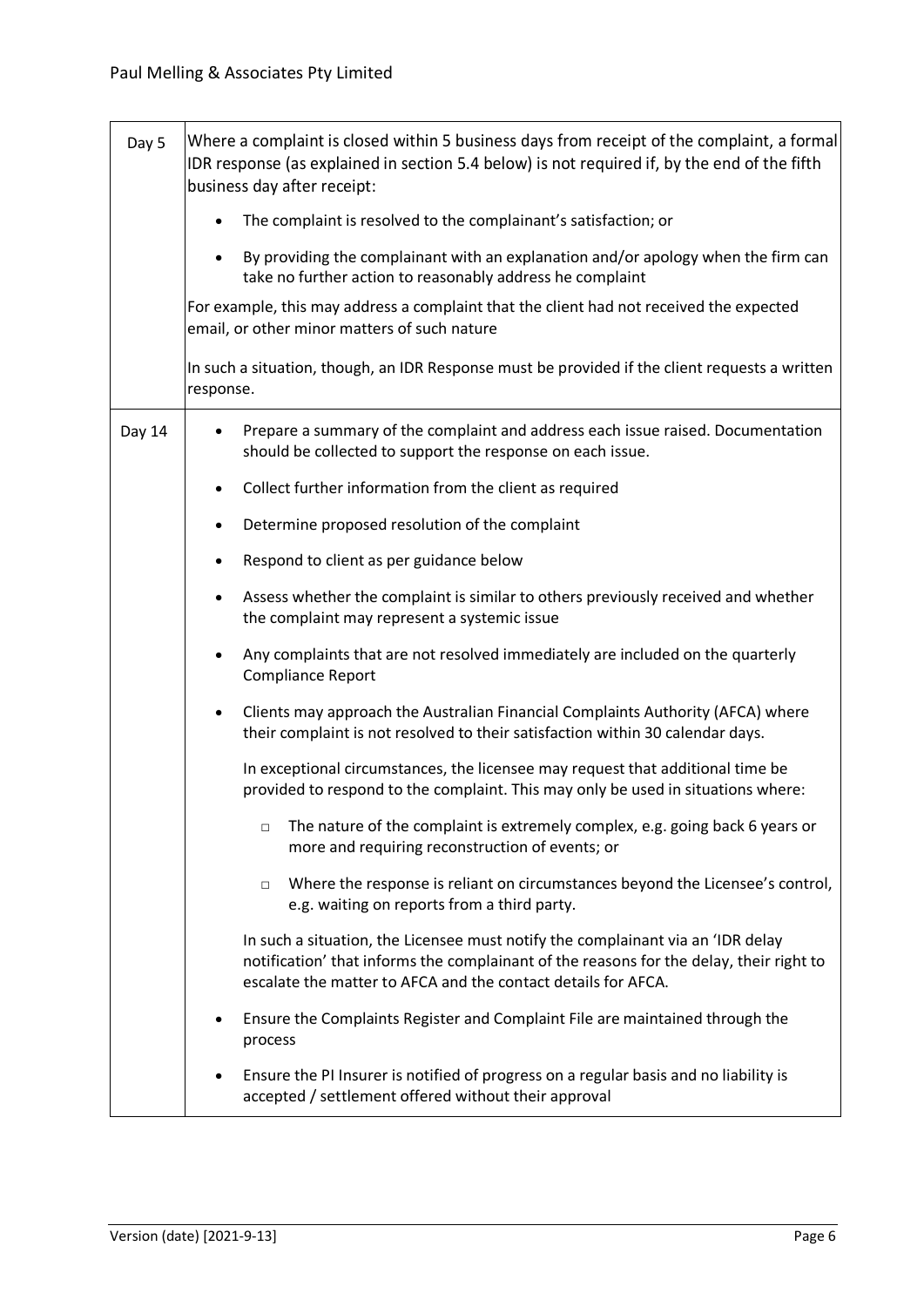#### **13.4 Complaints Response Requirements**

The formal response to the complaint is known as an 'IDR Response' and is a written communication from Paul Melling & Associates Pty Limited to the complainant, with the following information:

- The final outcome of the complaint;
- The right to escalate the complaint to AFCA if they are not satisfied with the response; and
- The AFCA contact details.

Where Paul Melling & Associates Pty Limited rejects or partially rejects the complaint, the IDR response must include the reasons for the decision, including:

Identifying and addressing the issues raised by the complainant;

Setting out the findings on material questions of fact and referring to the information that supports those findings (material that may be attached to the response if required); and

• Providing enough detail for the complainant to understand the basis for the decision and to be fully informed when deciding whether or not to escalate the matter to AFCA.

The content of the IDR response will depend on the nature and complexity of the complaint.

A sample IDR Response letter has been included in Annexure B.

#### **13.5 Finalisation of the Complaints Process**

For accepted settlement offers

- Confirm with the clients the acceptance of the terms
- Provide a Deed of Release with the Closure letter where a Deed of Release is required
- Pay settlement on returned of signed client Deed of Release
- Update Complaints Register and ensure all documents maintained on file
- Report outcome in the quarterly Compliance Report

For rejected complaints / settlement offers

- If possible, engage with the complainant to determine as to the reasons the response has been rejected, provide additional explanation as require or consider mediation to resolve the complaint.
- Update Complaints Register and ensure all documents maintained on file
- Report outcome in the quarterly Compliance Report, including information that the matter may be escalated to AFCA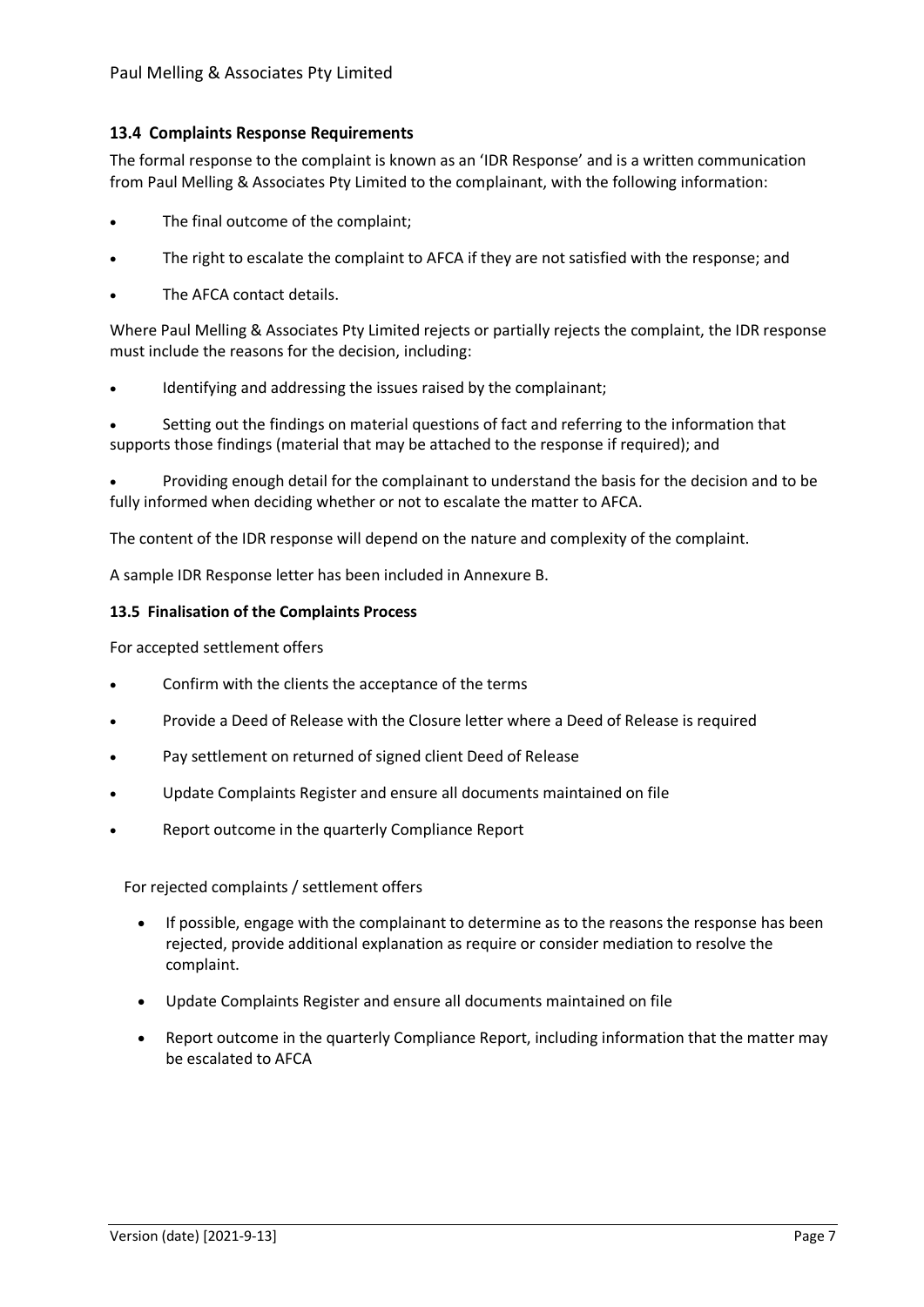#### **13.6 Internal remedies**

Each complaint is dealt with individually on its merits.

In general, where there is a monetary impact on the client, Paul Melling & Associates Pty Limited's policy is to provide compensation that will at least put the client back into their original financial position had they not received financial advice. Compensation will generally include an allowance for the loss of earnings.

As part of the complaint handling, the conduct of the adviser will also be considered and remedial action may be taken. Possible remedies are the scheduling of a special compliance review or restrictions on the advice they can provide.

#### **13.7 Outsourcing of complaints handling**

Generally, Paul Melling & Associates Pty Limited aims to response and resolve complaints internally.

Where the nature of the complaint is complex or where there are concerns in relation to conflicts of interest, Paul Melling & Associates Pty Limited may nominate an external specialist to assist with the resolution of the matter. In this situation, Paul Melling & Associates Pty Limited remains responsible for ensuring that all complaints handling requirements are met.

This includes situations where the PI Insurer may be involved in resolving the complaint.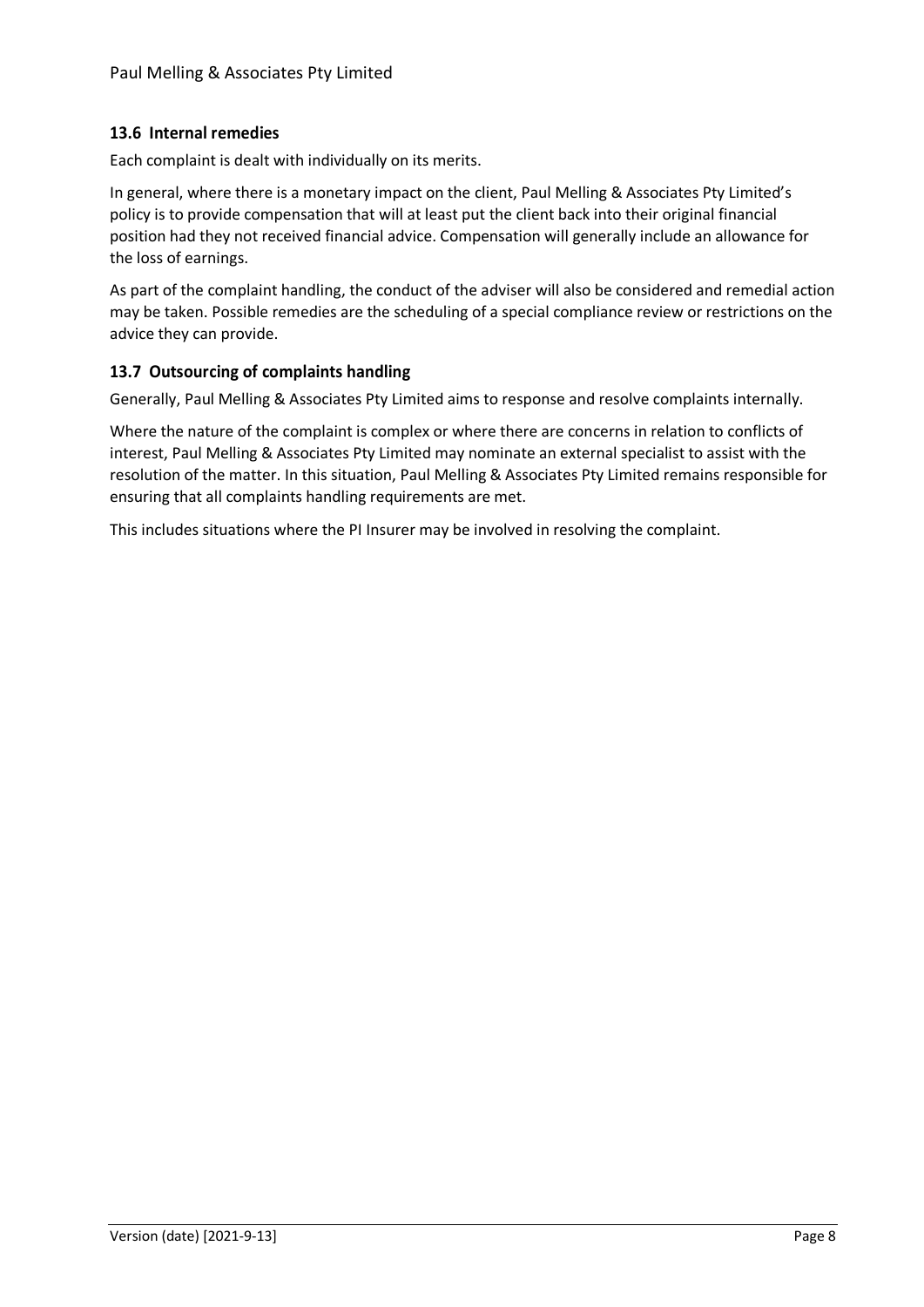## Annexure A – Complaint Acknowledgement Letter

<<Date>>

<<Name>> <<Address 1>> <<Address 2>>

Dear <<Name>>,

Re: Complaint <<insert reference as relevant>>

This letter is to formally acknowledge your correspondence dated <<date>> and advise that the matter is presently under consideration. I will be in contact with you <<specify time period>> to discuss the issues you have raised. Please note that no fees apply to the complaints handling process.

To expedite matters please advise if you require assistance with any matter such as understanding forms or documents. If for any reason, (e.g. visual impairment, literacy skills, English as a second language, unable to attend meetings due to invalidity, health, distance or other barrier, unable to converse due to speech or hearing difficulties), you experience any difficulty in the complaints process please notify me so that I may be of assistance to you.

Please note I am required to inform you that if we have not resolved this matter to your satisfaction within 30 days you may refer your complaint the Australian Financial Complaints Authority (AFCA):

| Website: | www.afca.org.au               |
|----------|-------------------------------|
| Email:   | info@afca.org.au              |
| Phone:   | 1800 931 678 (freecall)       |
| Address: | GPO Box 3, Melbourne VIC 3001 |

The Australian Securities and Investments Commission (ASIC) also has a Freecall Infoline on 1300 300 630 which you may use to make a complaint and obtain information about your rights.

In the interim, any further queries or requests should be directed to me at << address >> and contact numbers stated below.

Yours sincerely,

<<Name>> <<Title>>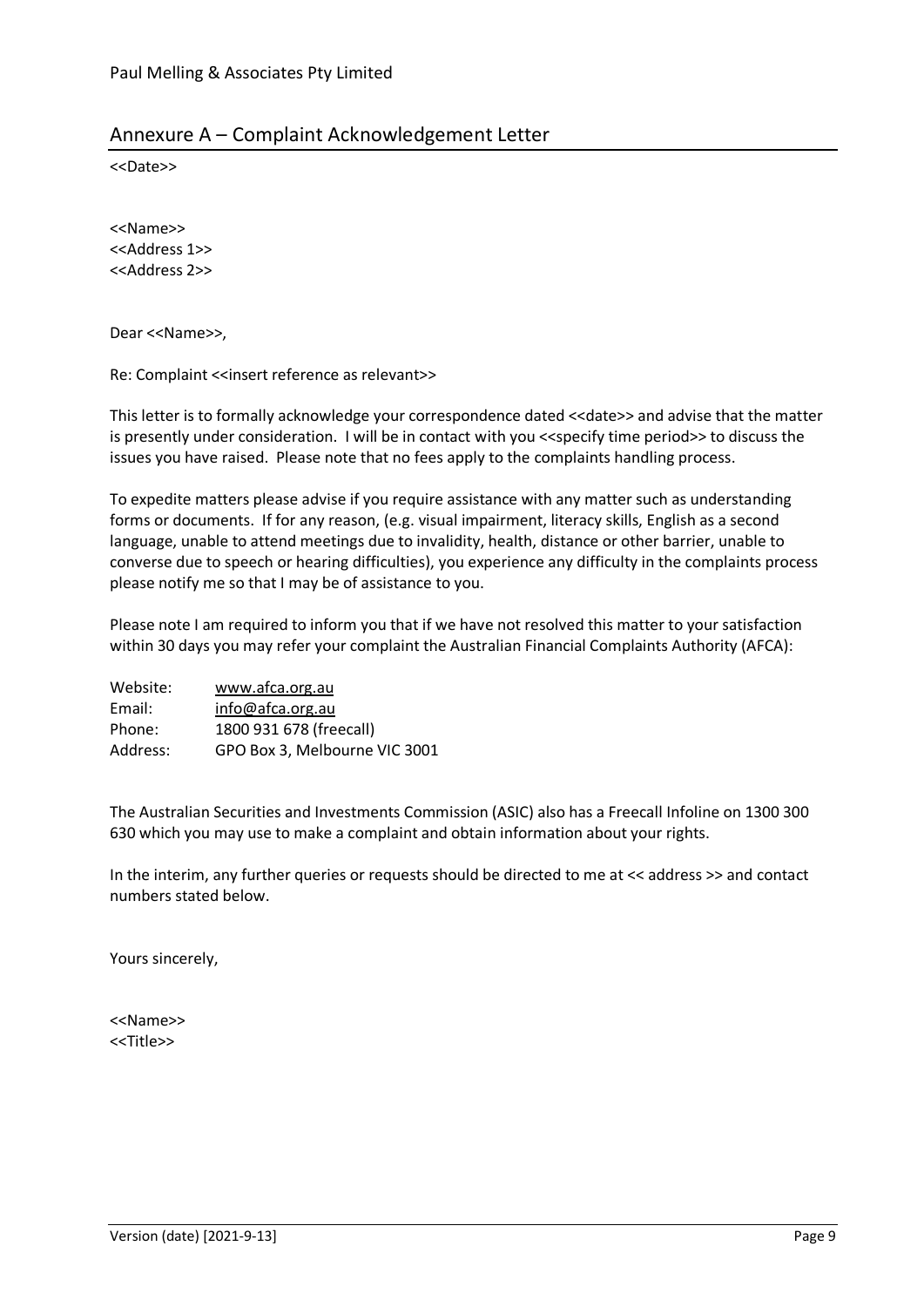## Annexure B – Final Complaint Response Letter

<<Date>>

<<Name>> <<Address 1>> <<Address 2>>

Dear <<Name>>,

Re: Complaint <<insert reference as relevant>>

#### **WITHOUT PREJUDICE**

Further to our << letter/discussion>> on << insert date>>, we wish to advise our investigations into your complaint are now complete.

#### **Background Information**

<<Insert considerations>>

**Resolution**  <<insert explanation – then select the below>>

**<<If complaint is rejected:**

#### **<<If complaint is accepted:**

We trust that the explanation we have provided above has assisted you in understanding what occurred. >>

#### **<<If complaint is rejected:**

While we appreciate this is not the outcome you were seeking, we trust that the explanation we have provided above has assisted you in understanding what occurred. If you feel that we have not correctly understood the situation, or if there is additional information that you wish to present, please feel free to contact us.>>

Our internal dispute resolution process has finished. If you are not satisfied with our final response, you may lodge a complaint with the Australian Financial Complaints Authority (AFCA):

| Website: | www.afca.org.au                                          |
|----------|----------------------------------------------------------|
| Email:   | info@afca.org.au                                         |
| Phone:   | 1800 931 678 (free call)                                 |
|          | In writing to: Australian Financial Complaints Authority |
|          | GPO Box 3, Melbourne VIC 3001                            |

Time limits may apply to complain to AFCA and so you should act promptly or otherwise consult the AFCA website to find out if or when the time limit relevant to your circumstances expires.